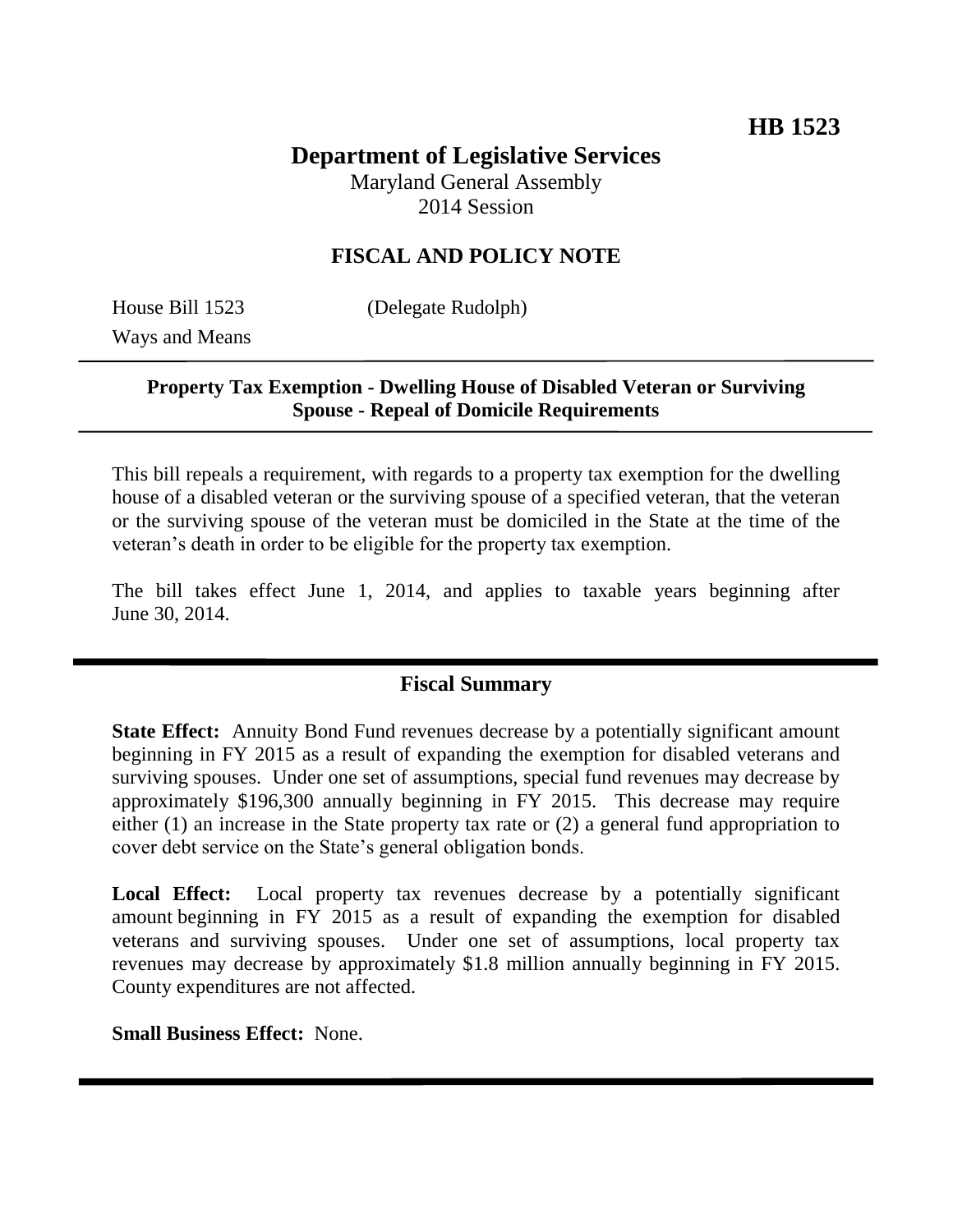#### **Analysis**

**Current Law:** The real property owned by disabled veterans, as their legal residence, is exempt from taxation, if specified requirements are met. A disabled veteran is an individual who is honorably discharged or released under honorable circumstances from active service in any branch of the U.S. Armed Forces. Real property owned by the surviving spouse of a disabled veteran and the surviving spouse of an individual who died in the line of duty while in active military, naval, or air service of the United States is exempt from taxation. In addition, a home owned by the surviving spouse of a veteran of the U.S. Armed Forces who receives Dependency and Indemnity Compensation from the U.S. Department of Veterans Affairs is eligible for a property tax exemption under specified circumstances.

In order to be eligible for the property tax exemption, the veteran or surviving spouse, must be domiciled in the State at the time of the veteran's death.

**Background:** The major exemptions from the local property tax are local, State, and federal government property; property of religious organizations; cemeteries and mausoleums; nonprofit hospitals; portions of continuing care facilities for the elderly; property of charitable, fraternal, and educational institutions; property used for national defense or military housing; property of national veterans' organizations; homes of disabled veterans and the blind (partial exemption), or a surviving spouse of either; property of historical societies and museums; property owned by certain taxpayers engaged in building, operating, and managing nonprofit multifamily units, subject to local government approval; and property owned by fire companies, rescue squads, community water corporations, and housing authorities.

#### *Fiscal Impact of Existing Property Tax Exemptions for Disabled Veterans*

For fiscal 2014, 6,214 property owners are receiving a property tax exemption for being a disabled veteran and the assessment for these properties is approximately \$1.5 billion. In addition, there are 119 surviving spouses receiving an exemption; the assessment for these properties is approximately \$33.0 million. The associated State revenue loss from these exemptions total approximately \$1.75 million, based on a \$0.112 State property tax rate. All State property tax revenues are credited to a special fund, the Annuity Bond Fund, dedicated exclusively to paying the debt service on State general obligation bonds. Local governments generally have the authority to set their own property tax rates.

**State Fiscal Effect:** Annuity Bond Fund revenue will decrease by a potentially significant amount beginning in fiscal 2015 as a result of expanding the exemption for disabled veterans and surviving spouses to those individuals who do not meet the current domicile requirements. The amount of the revenue decrease depends on the number of

HB 1523/ Page 2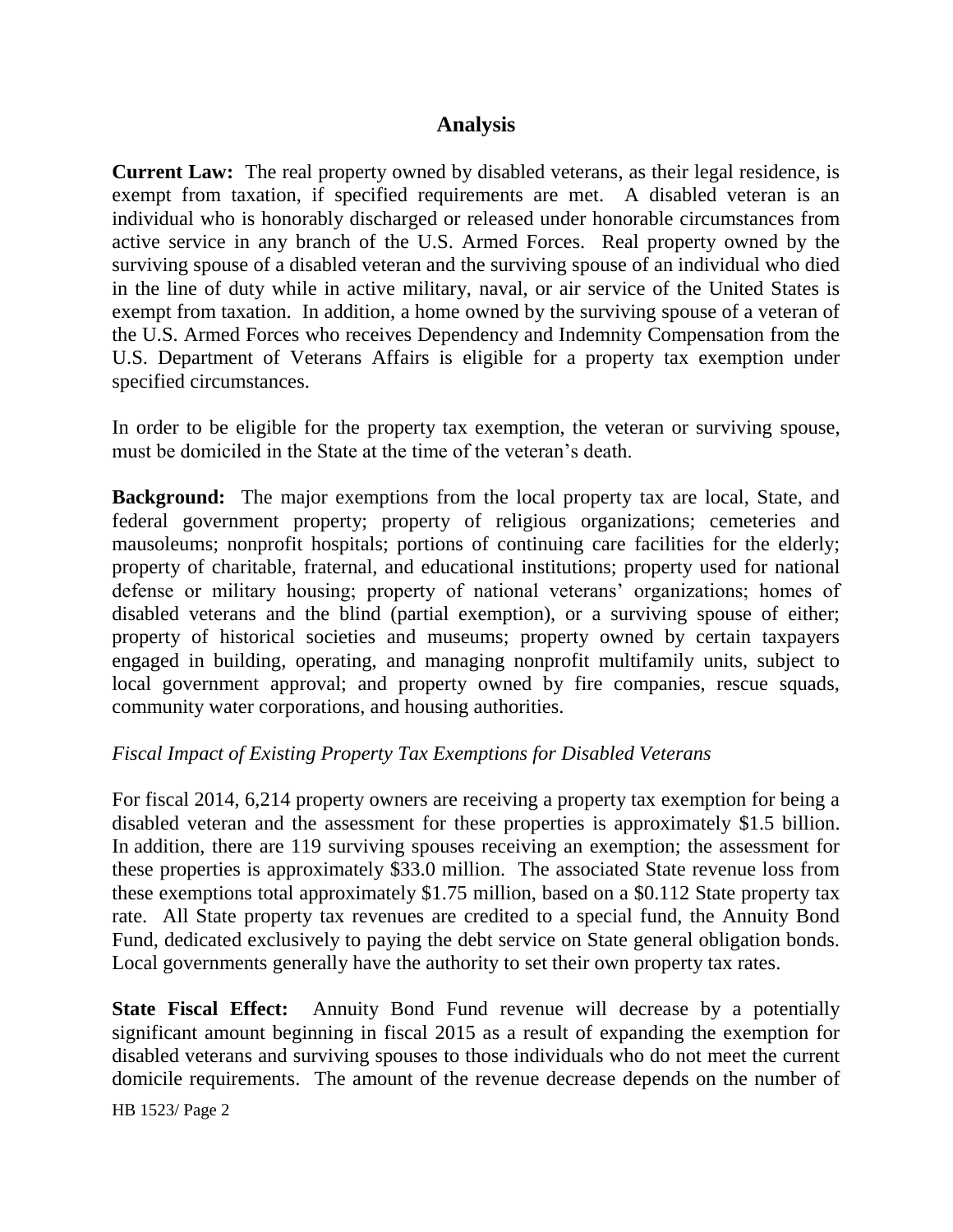eligible disabled veterans and surviving spouses who are eligible for the exemption pursuant to the bill and the assessed value of each exempt property. Data on the number of disabled veterans and surviving spouses who do not currently meet the domicile requirements does not currently exist.

*For illustrative purposes only*, special fund revenues may decrease by approximately \$196,300 annually beginning in fiscal 2015 as a result of the exemption provided by the bill, based on the following assumptions:

- The U.S. Census Bureau (American Community Survey) indicates that there are 11,009 veterans that have a 70% or higher service connected disability rating.
- The average taxable assessment (after the Homestead Property Tax Credit) for residential property is \$214,700 in fiscal 2014.
- The homeownership rate in Maryland is 68.1%.

This example does not include any surviving spouses who may qualify for the exemption under the bill.

Debt service payments on the State's general obligation bonds are paid from the Annuity Bond Fund. Revenue sources for the fund include State property taxes; premium from bond sales; and repayments from certain State agencies, subdivisions, and private organizations. General funds may be appropriated directly to the Annuity Bond Fund to make up any differences between the debt service payments and funds available from property taxes and other sources. The fiscal 2015 State budget includes \$1.0 billion for general obligation debt service costs, including \$195.0 million in general funds, \$826.7 million in special funds from the Annuity Bond Fund, \$6.3 million in transfer tax revenues, and \$11.5 million in federal funds.

To offset the reduction in State property tax revenues, general fund expenditures could increase in an amount equal to the decrease in the Annuity Bond Fund revenues or the State property tax rate would have to be increased in order to meet debt service payments. This assumes that the Annuity Bond Fund does not have an adequate fund balance to cover the reduction in State property tax revenues.

Local Fiscal Effect: As a point of reference, and for illustrative purposes only, based on the assumptions and data used above, as well as an average local property tax rate of \$1.029 per \$100 of assessment, local government revenues may decrease by approximately \$1.8 million annually beginning in fiscal 2015. Revenues may vary depending on the actual number of additional exemption recipients, where each recipient resides, and the assessed value of each property. **Exhibit 1** shows the average fiscal 2014 taxable residential assessment and property tax rate for each of the State's 24 jurisdictions.

HB 1523/ Page 3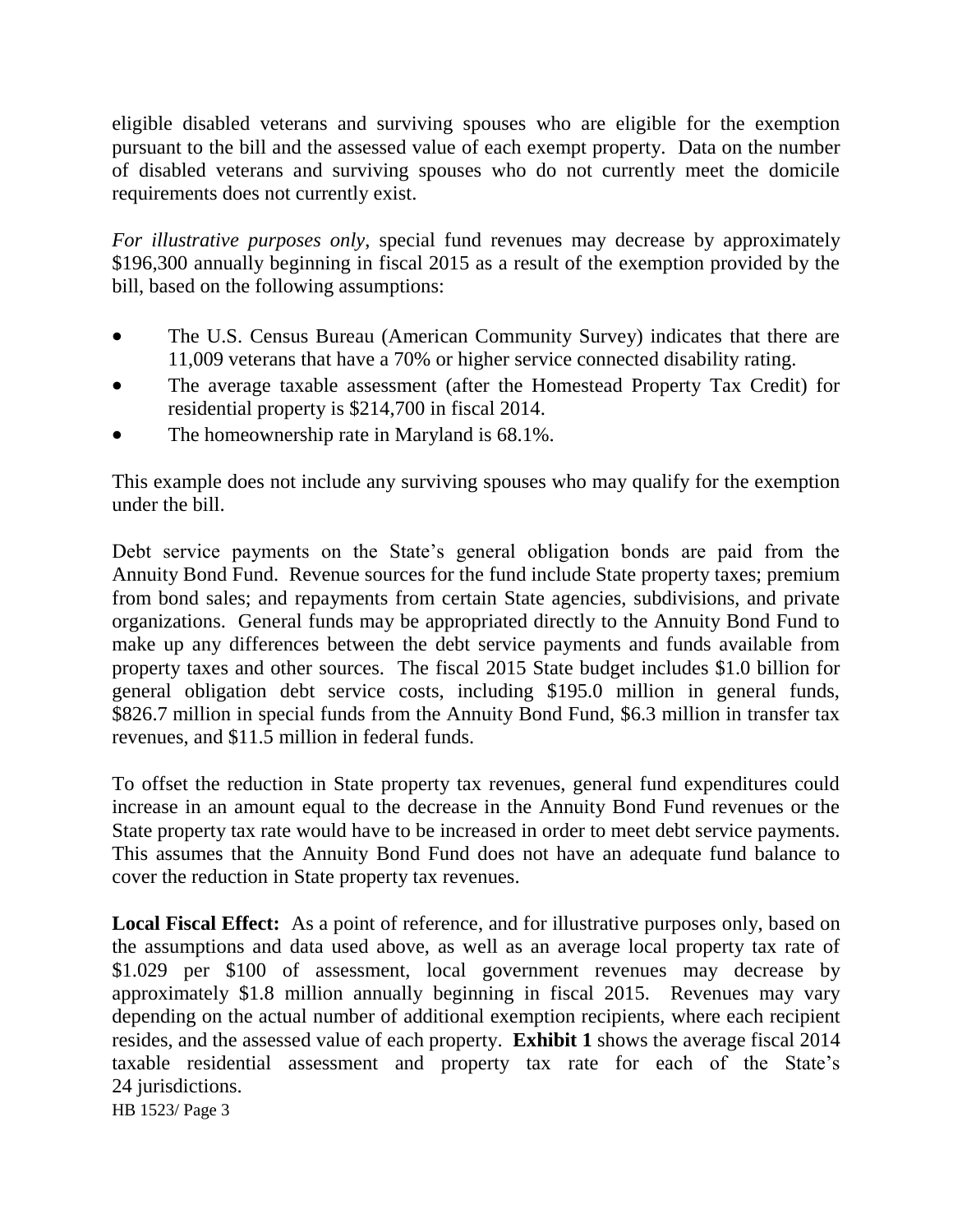# **Exhibit 1 Average Residential Assessments and Property Tax Rates Fiscal 2014**

|                       | <b>Average Taxable</b> | <b>Property</b> |
|-----------------------|------------------------|-----------------|
| County                | <b>Assessment</b>      | <b>Tax Rate</b> |
| Allegany              | \$90,480               | \$0.9800        |
| Anne Arundel          | 246,968                | 0.9500          |
| <b>Baltimore City</b> | 112,319                | 2.2480          |
| <b>Baltimore</b>      | 206,760                | 1.1000          |
| Calvert               | 263,971                | 0.8920          |
| Caroline              | 158,684                | 0.9400          |
| Carroll               | 303,942                | 1.0180          |
| Cecil                 | 212,968                | 0.9907          |
| Charles               | 242,313                | 1.2050          |
| Dorchester            | 186,138                | 0.9760          |
| Frederick             | 268,992                | 1.0640          |
| Garrett               | 121,468                | 0.9900          |
| Harford               | 239,401                | 1.0420          |
| Howard                | 352,116                | 1.1900          |
| Kent                  | 213,969                | 1.0220          |
| Montgomery            | 317,740                | 1.0210          |
| Prince George's       | 214,616                | 1.3190          |
| Queen Anne's          | 336,629                | 0.8471          |
| St. Mary's            | 239,399                | 0.8570          |
| Somerset              | 84,262                 | 0.9150          |
| Talbot                | 235,762                | 0.5120          |
| Washington            | 162,093                | 0.9480          |
| Wicomico              | 159,053                | 0.9086          |
| Worcester             | 182,128                | 0.7700          |

Source: State Department of Assessments and Taxation; Department of Legislative Services